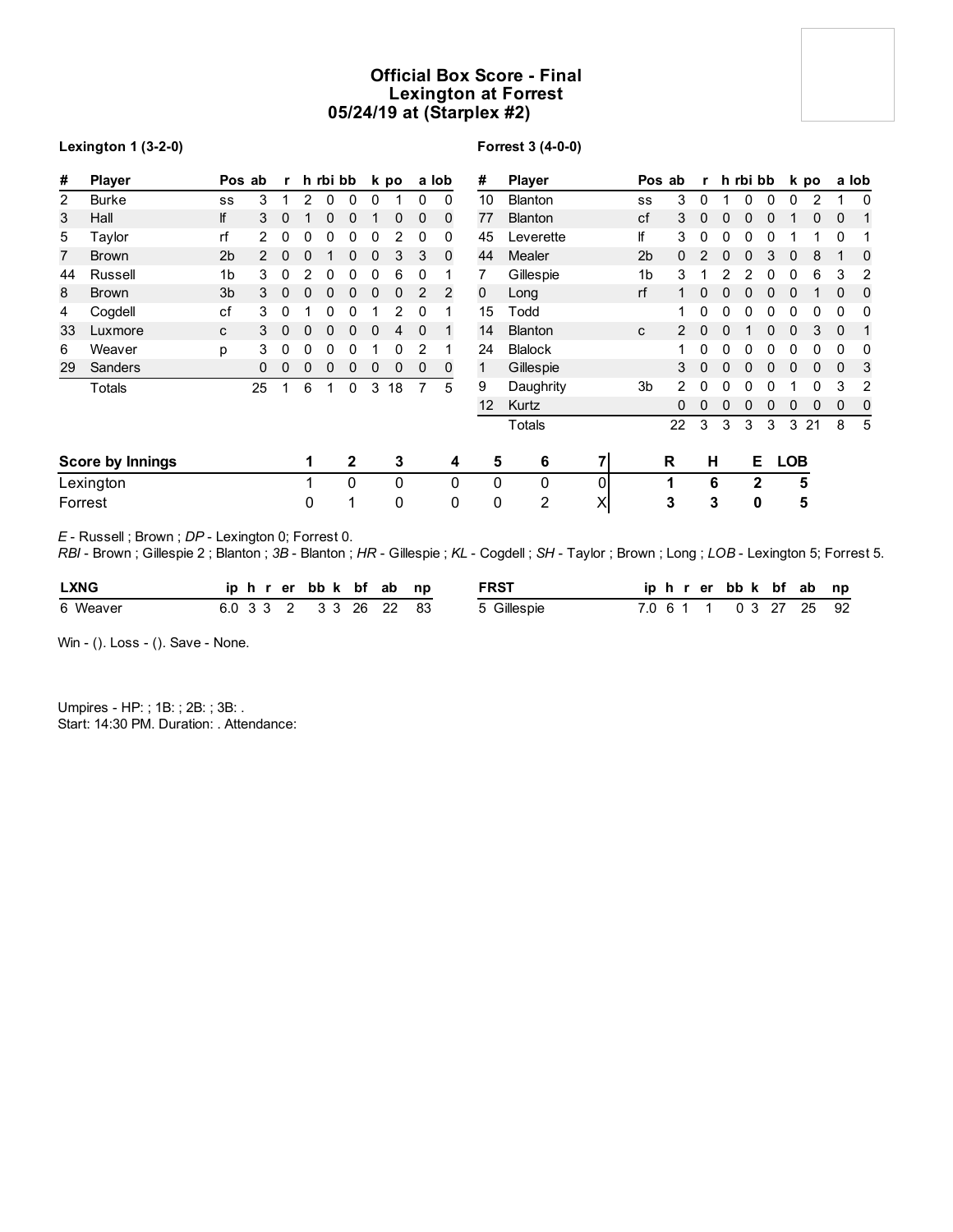# **Scoring Innings - Final Lexington at Forrest 05/24/19 at (Starplex #2)**

| <b>Score by Innings</b> |  | $\overline{\mathbf{3}}$ | $\overline{4}$ | - 5 |   | <b>71</b> | <b>R</b>     | H H | E LOB |
|-------------------------|--|-------------------------|----------------|-----|---|-----------|--------------|-----|-------|
| Lexington               |  |                         |                |     |   |           |              | 6   | 5     |
| Forrest                 |  |                         |                |     | - |           | $\mathbf{3}$ |     | $-5$  |

### **Lexington starters:**

2/SS/Kynlee Burke; 3/LF/Lauren Hall; 5/RF/Mary Taylor; 7/2B/Kyrsten Brown; 44/1B/Morgan Russell; 8/3B/Kennedy Brown; 4/CF/Ashlynne Cogdell; 33/C/Maci Luxmore; 6/P/Jacy Weaver;

### **Forrest starters:**

10/SS/Jenna Blanton; 77/CF/Anna Blanton; 45/LF/Katlin Leverette; 44/2B/Laura Mealer; 7/1B/Kennedy Gillespie; 0/RF/Zoe Long; 14/C/Allyson Blanton; 1//Kayla Gillespie; 9/3B/Karley Daughrity;

Top of 1st - LXNG batting

Burke singles on a ground ball to left fielder Leverette Hall singles on a bunt to first baseman Gillespie Taylor sacrifices, first baseman Gillespie to second baseman Mealer Brown sacrifices, first baseman Gillespie to second baseman Mealer. Burke scores Russell flies out in foul territory to second baseman Mealer 1 R, 2 H, 0 E, 1 LOB.

Bottom of 2nd - FRST batting Mealer walks, Weaver pitching Gillespie singles on a hard ground ball to center fielder Cogdell Long sacrifices, pitcher Weaver to first baseman Russell Blanton hits a ground ball and reaches on an error by first baseman Russell. Mealer scores Blanton advances to 2nd on the same error Gillespie pops out in foul territory to catcher Luxmore Daughrity flies out to right fielder Taylor 1 R, 1 H, 1 E, 2 LOB.

Bottom of 6th - FRST batting Leverette grounds out to second baseman Brown Mealer walks, Weaver pitching Gillespie homers on a fly ball to right field. Mealer scores Lineup changed: Todd in for right fielder Long Todd grounds out to second baseman Brown Lineup changed: Blalock in for catcher Blanton Blalock hits a ground ball and reaches on an error by third baseman Brown Gillespie grounds out, third baseman Brown to first baseman Russell 2 R, 1 H, 1 E, 1 LOB.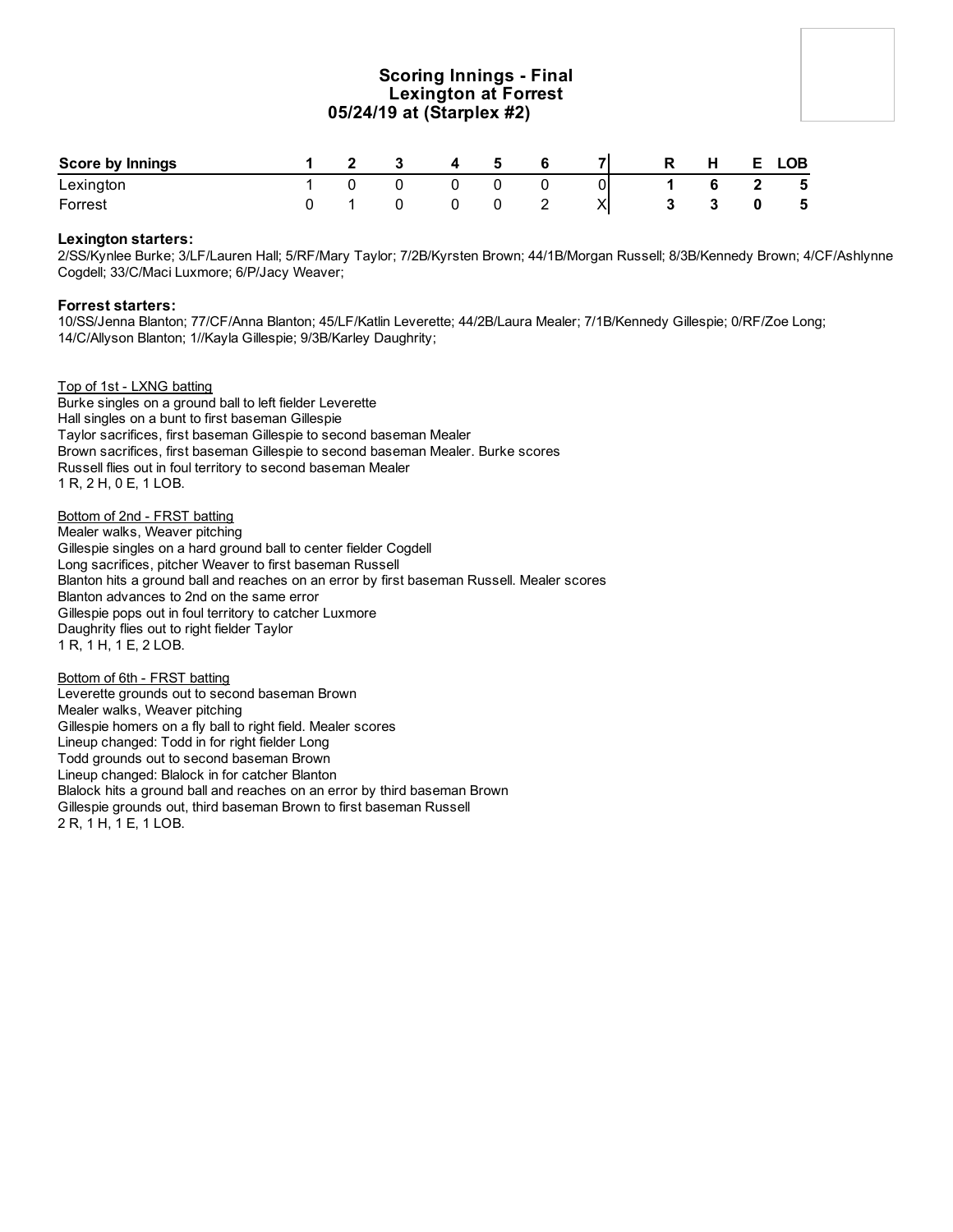# **Play By Play (Full) - FinalLexington at Forrest**

# **05/24/19 at (Starplex #2)**

| <b>Score by Innings</b> |  | 4 | 5 | -71 | R. | H            | E. | <b>LOB</b>               |
|-------------------------|--|---|---|-----|----|--------------|----|--------------------------|
| Lexington               |  |   |   | 01  |    | <sub>c</sub> |    | - 5                      |
| Forrest                 |  |   |   | XI  |    |              |    | $\overline{\phantom{0}}$ |

### **Lexington starters:**

2/SS/Kynlee Burke; 3/LF/Lauren Hall; 5/RF/Mary Taylor; 7/2B/Kyrsten Brown; 44/1B/Morgan Russell; 8/3B/Kennedy Brown; 4/CF/Ashlynne Cogdell; 33/C/Maci Luxmore; 6/P/Jacy Weaver;

### **Forrest starters:**

10/SS/Jenna Blanton; 77/CF/Anna Blanton; 45/LF/Katlin Leverette; 44/2B/Laura Mealer; 7/1B/Kennedy Gillespie; 0/RF/Zoe Long; 14/C/Allyson Blanton; 1//Kayla Gillespie; 9/3B/Karley Daughrity;

| 1st Inning<br>Top of 1st - LXNG batting<br>Burke singles on a ground ball to left fielder Leverette<br>Hall singles on a bunt to first baseman Gillespie<br>Taylor sacrifices, first baseman Gillespie to second baseman Mealer<br>Brown sacrifices, first baseman Gillespie to second baseman Mealer. Burke scores<br>Russell flies out in foul territory to second baseman Mealer<br>Bottom of 1st - FRST batting<br>Blanton grounds out, second baseman Brown to first baseman Russell<br>Blanton grounds out, second baseman Brown to first baseman Russell<br>Leverette flies out to right fielder Taylor                                                                                | <b>This Inning</b><br><b>LXNG</b><br><b>FRST</b> | R.<br>$\mathbf{1}$<br>$\Omega$ | H<br>$\overline{2}$<br>$\mathbf{0}$ | Е<br>0<br>$\mathbf{0}$ | - L<br>1<br>$\Omega$ |
|-----------------------------------------------------------------------------------------------------------------------------------------------------------------------------------------------------------------------------------------------------------------------------------------------------------------------------------------------------------------------------------------------------------------------------------------------------------------------------------------------------------------------------------------------------------------------------------------------------------------------------------------------------------------------------------------------|--------------------------------------------------|--------------------------------|-------------------------------------|------------------------|----------------------|
| 2nd Inning<br>Top of 2nd - LXNG batting<br>Brown flies out to shortstop Blanton<br>Cogdell singles on a ground ball to third baseman Daughrity<br>Luxmore flies out to right fielder Long<br>Weaver flies out to second baseman Mealer<br>Bottom of 2nd - FRST batting<br>Mealer walks, Weaver pitching<br>Gillespie singles on a hard ground ball to center fielder Cogdell<br>Long sacrifices, pitcher Weaver to first baseman Russell<br>Blanton hits a ground ball and reaches on an error by first baseman Russell. Mealer scores<br>Blanton advances to 2nd on the same error<br>Gillespie pops out in foul territory to catcher Luxmore<br>Daughrity flies out to right fielder Taylor | <b>This Inning</b><br><b>LXNG</b><br><b>FRST</b> | R<br>0<br>1                    | H                                   | Е<br>0                 | 1<br>$\mathcal{P}$   |

| 3rd Inning                                                           |             |   |          |         |          |
|----------------------------------------------------------------------|-------------|---|----------|---------|----------|
| Top of 3rd - LXNG batting                                            | This Inning |   |          | R H E L |          |
| Burke flies out to left fielder Leverette                            | LXNG        | 0 | $\Omega$ |         | $\Omega$ |
| Hall grounds out, third baseman Daughrity to first baseman Gillespie | <b>FRST</b> |   |          |         | - 2      |
| Taylor pops out to second baseman Mealer                             |             |   |          |         |          |
| Bottom of 3rd - FRST batting                                         |             |   |          |         |          |
| Blanton triples on a fly ball to right fielder Taylor                |             |   |          |         |          |

Blanton grounds out to second baseman Brown Leverette strikes out swinging, Weaver pitching Mealer walks, Weaver pitching Gillespie grounds out, pitcher Weaver to first baseman Russell